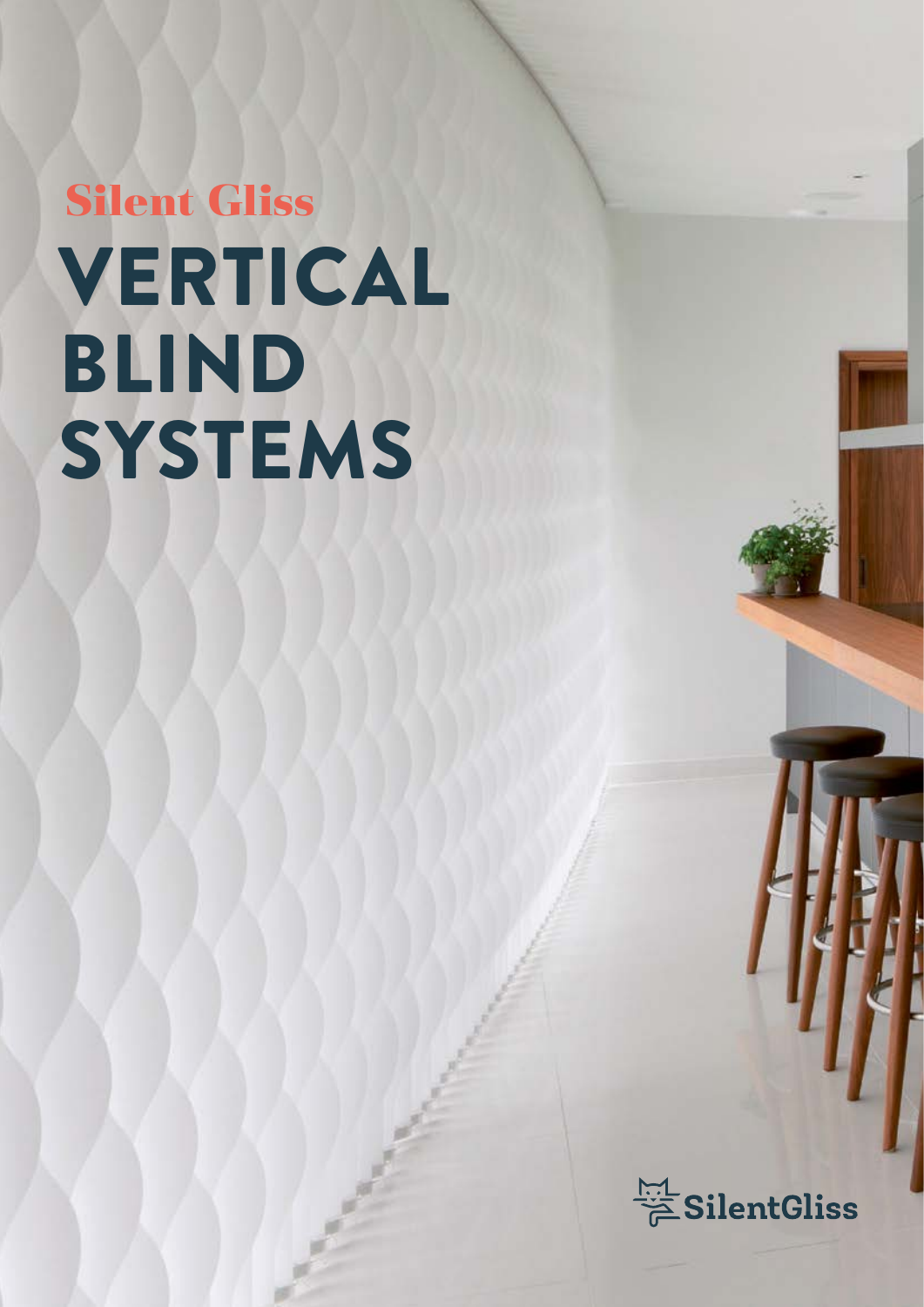

## The play of light

Vertical blind systems by Silent Gliss are the perfect union of design and technology, allowing you to precisely control the amount of light that enters the room and creating a unique atmosphere in every space. Vertical blinds are particularly well-suited for floor-to-ceiling windows. The high-quality materials and unique colour range allow endless options which can be adapted to your individual needs.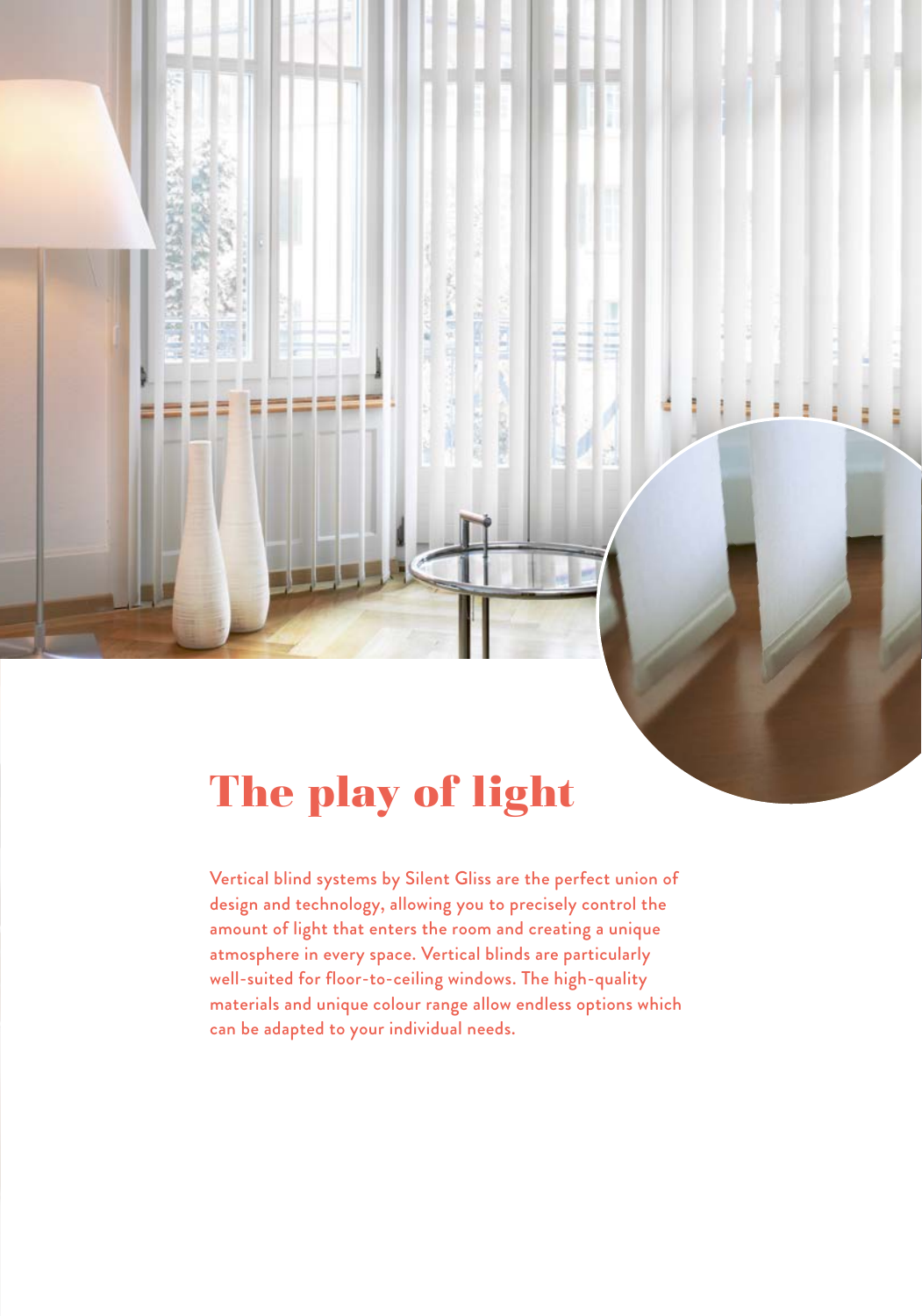#### **EASE OF USE, SAFETY AND QUALITY FLOW TOGETHER**

The high-quality vertical blind systems remain popular due to their sophisticated technology. Whether motorised or operated by hand, the design allows for precise adjustments in positioning. Simple operation is guaranteed!



#### **VERTICAL BLIND SYSTEM SG 2810 WITH CHAIN OPERATION**

- Profile can be horizontally bent (small bending radius of 75 cm)
- Simple mono-operation with ball chain for opening-closing-rotating
- Chain override to prevent damage during use
- System can be recessed into the ceiling



#### **VERTICAL BLIND SYSTEM SG 2900 WITH CRANK OPERATION**

- For sloping roofs up to max. 53°
- Robust, bendable profile (small bending radius of 50 cm)
- Hand crank for continuous openingclosing-rotating
- Gear drive with override protection — System can be recessed into the ceiling



#### **VERTICAL BLIND SYSTEM SG 2950 WITH ELECTRICAL OPERATION**

- For sloping roofs up to max. 53°
- Robust, bendable profile (small bending radius of 50 cm)
- Operation at the push of a button for opening-closing-rotating
- Gear drive with override protection
- System can be recessed into the ceiling

#### **SLOPING ROOF? NO PROBLEM!**

The vertical blind systems SG 2900 and SG 2950 are suitable for sloping systems up to a 53° incline.



#### **SILENT GLISS MOVE APP**

Operate your system via your smartphone, tablet or desktop.

Would you like to close all your curtains and blinds at the same time? Or maybe have them open and close with sunrise and sunset?

With the Silent Gliss Move App all of this is possible, you have total flexibility and control.

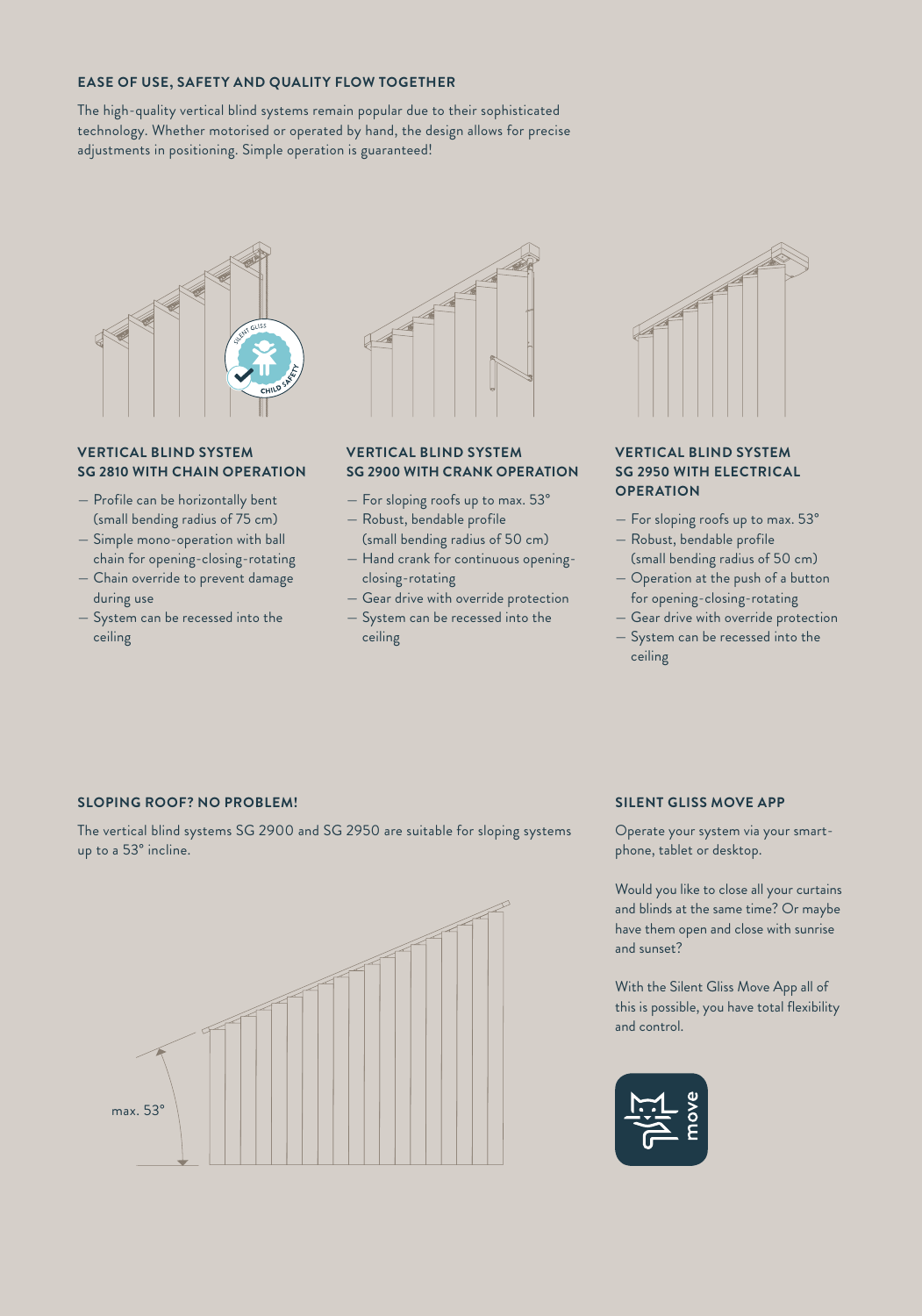

### Like calm waters

#### **WHEN THE LIGHT HITS THE WAVES**

In collaboration with European textile designers, Silent Gliss enhanced their laser-cut vertical blind systems by adding breathtaking 3D appearance. The eye-catching louvres offer an exclusive design with stunning lighting effects.

Vertical Waves are the pinnacle of ambitious design when used as blinds or a room divider.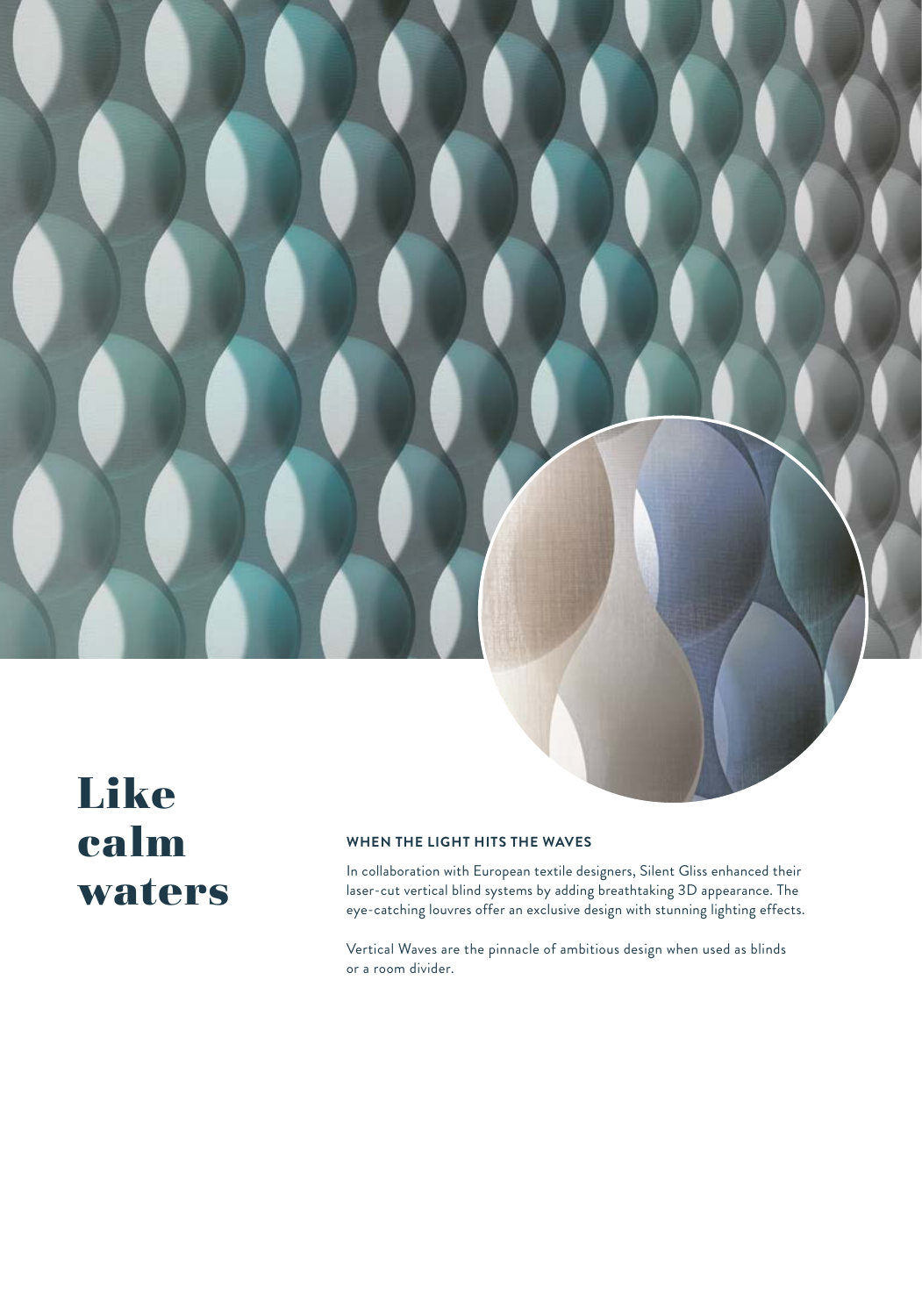**Little September** 

### The Vertical **Waves** designs

### **ANDREA: WAVE INTERPLAY**

The wave design runs in opposite directions, enchanting every room with a distinctive interaction between light and shade.

### **EXPERIENCE THE WAVE INTERPLAY, NOW IN 3D**

Patterned Vertical Waves in the Andrea design add an intriguing accent to any room. The interplaying wave design creates different effects from every angle.



Laser-cut polyester Trevira CS, width 125–250 mm (127 mm louvres), width 89–178 mm (89 mm louvres).



Laser-cut polyester Trevira CS, height 218–297 cm (127 mm louvres). Printed on Multi Visio fabric in all RAL colours except white, pearl and fluorescent colours (dark colours recommended).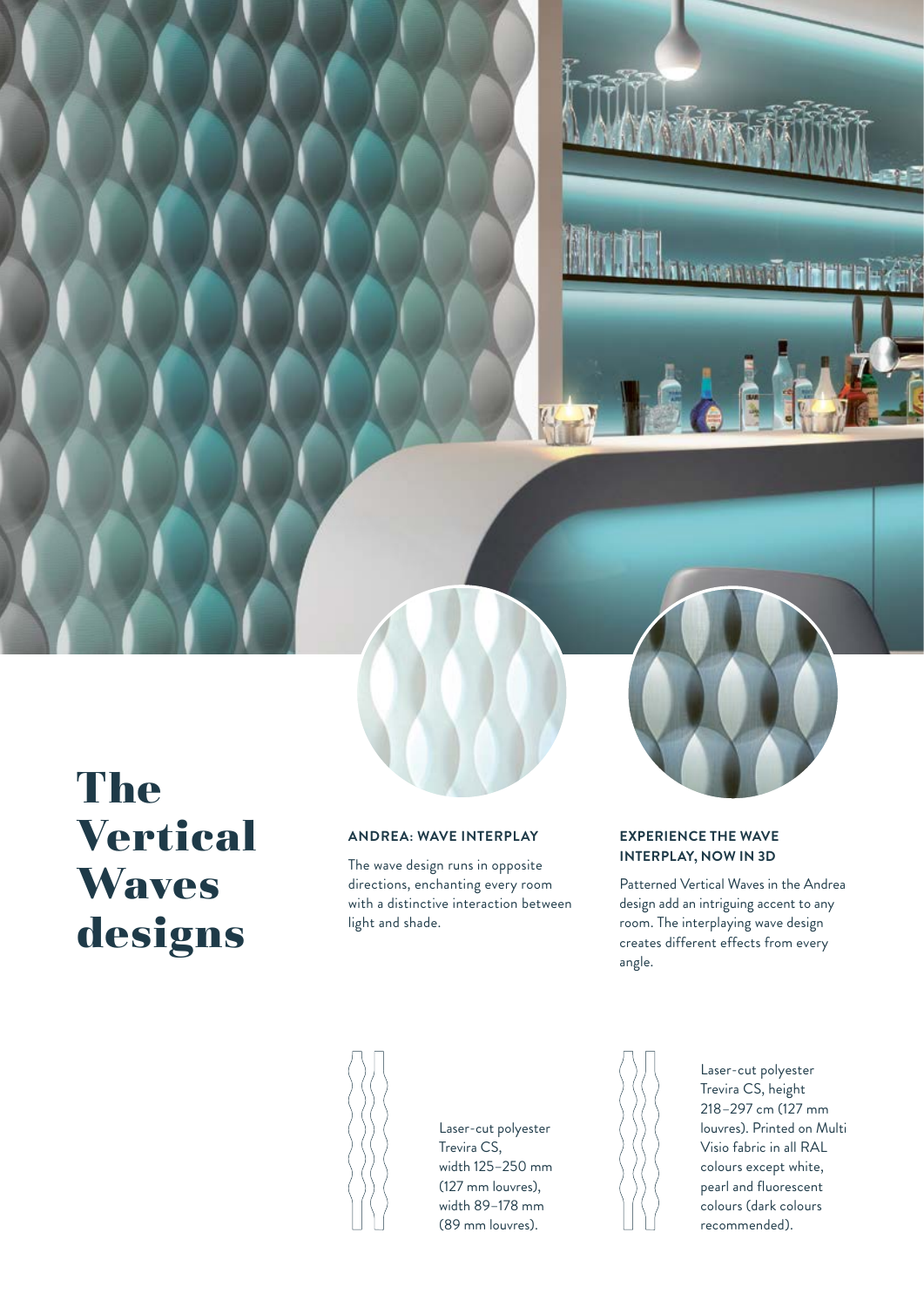

#### **ANNIKA: THE GIANT WAVE**

The jagged shape breaks up the light on the Vertical Waves, producing a distinctive lighting experience.

#### **MARIA: THE FLOWING WAVE**

The soft waves create a calm, harmonious atmosphere in every room that can be further enhanced using colour of the louvres



Laser-cut polyester Trevira CS, width 125–130 mm (127 mm louvres).



Laser-cut polyester Trevira CS, width 125–250 mm (127 mm louvres), width 89–178 mm (89 mm louvres).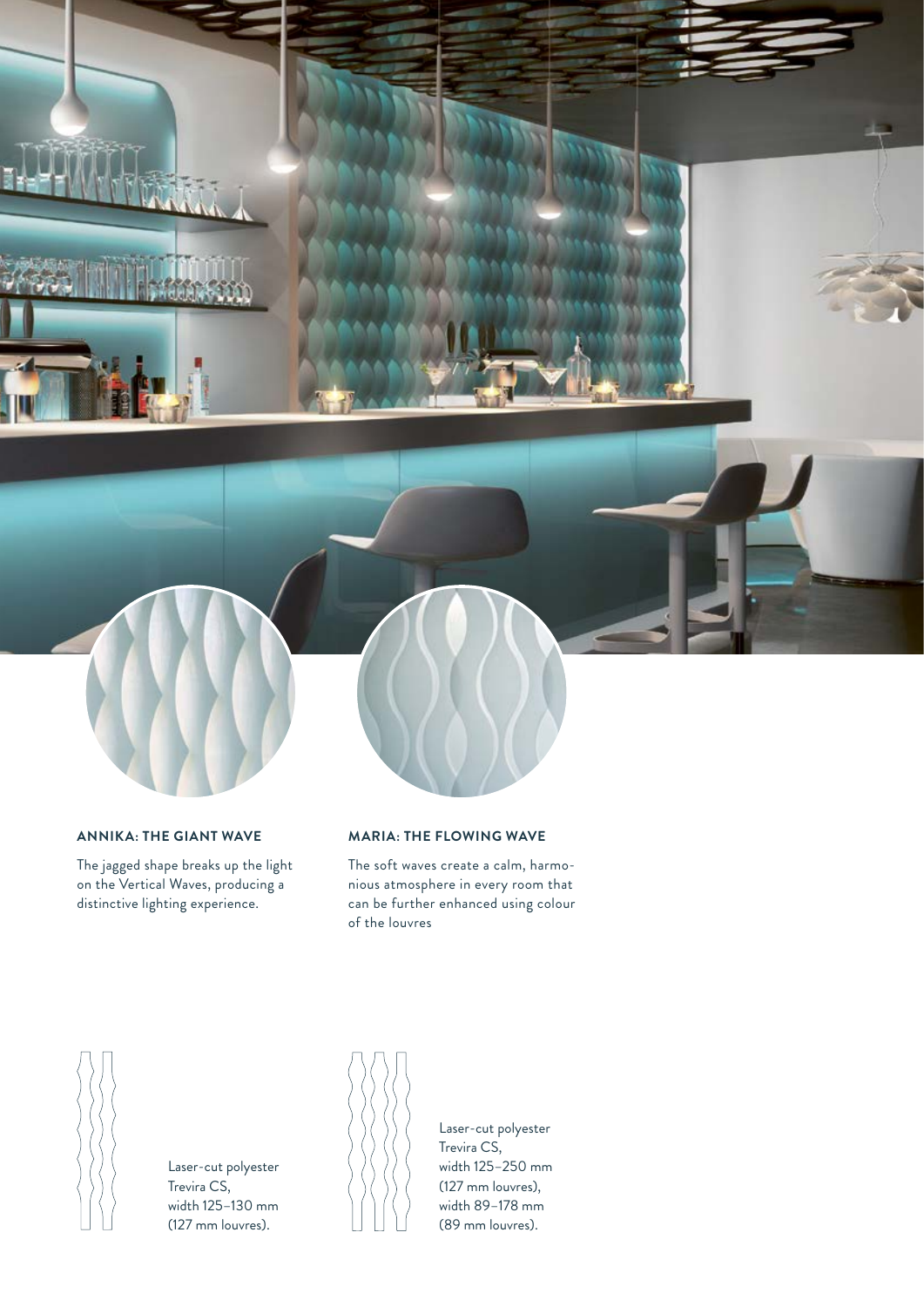#### **WHEN TASTE MEETS TECHNOLOGY**

Silent Gliss stands out for its quality window curtain and blind systems, which are based on outstanding technology and are of the highest quality.

Silent Gliss uses flame-retardant fabrics certified by Oeko-Tex®.

Harmonise your modern living with vertical blind systems in a range of colours.